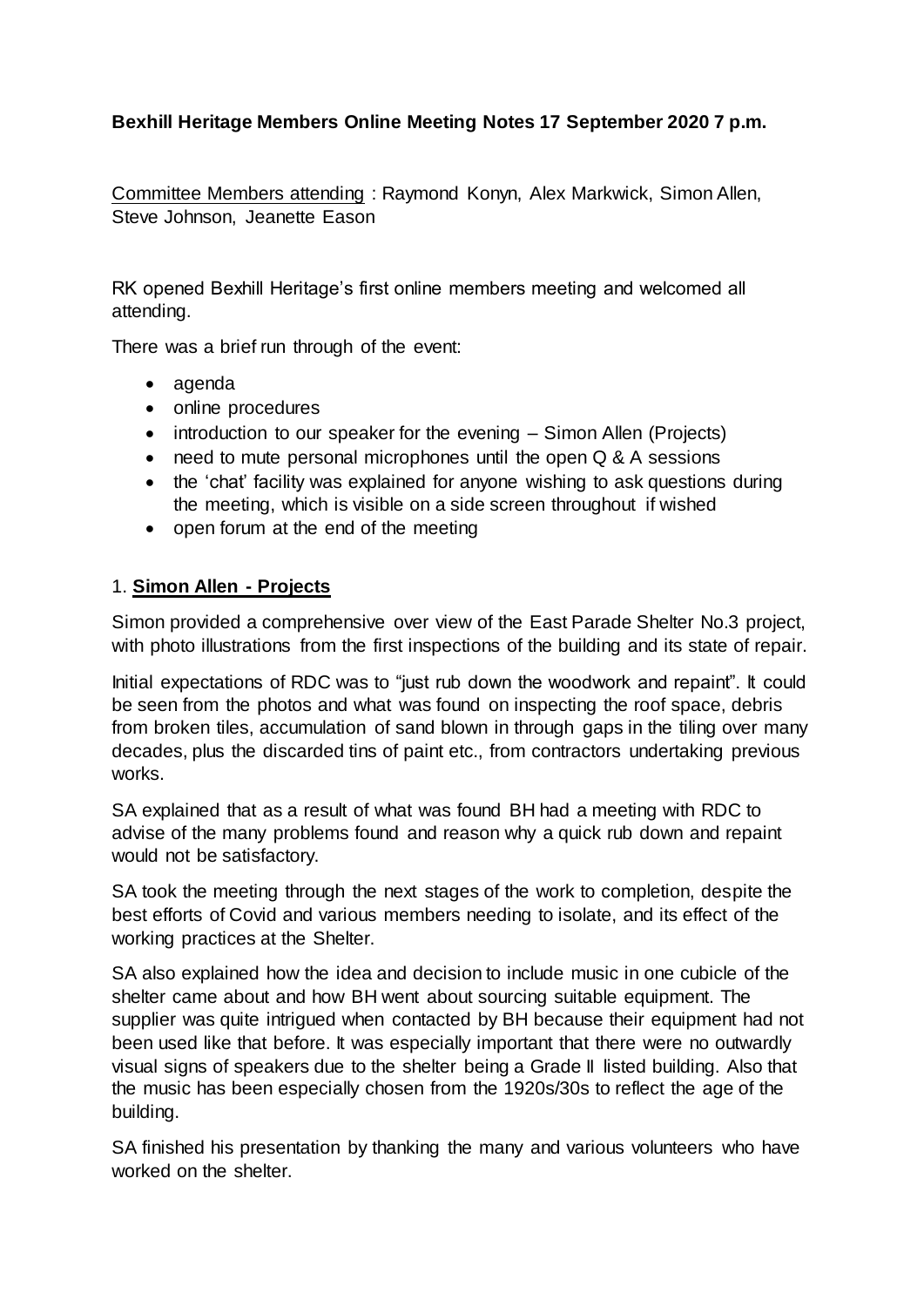RK then went through the questions submitted prior to the meeting on a range of subjects including :

- 1. Shelters funding *RDC have agreed to support. Should be starting soon if RDC agreeable.*
- 2. Music/ lights Shelter 3 *Confirmation of the music, when changed and times of operation for both music and lights.*
- 3. Refurbishments of other shelters/bandstand *projects in progress with RDC. There is a suggestion that BH lease the bandstand and control its use and the refurbishment.*
- 4. Public art projects in Bexhill *Survey to BH Members of Graffiti Art and Bexhill Gets Creative seen in Bexhill recently. Currently being collated for publication to the members. Quite a nuanced response from members with a split of views both in favour and against. There was general concern amongst the members that they didn't know what was coming next, and that there was no input from residents. The initial findings have been shared with relevant councillors and organisers to persuade them that the residents will be more supportive if they are involved in decisions. The positive aspect is that the arts project is motivated to improving Bexhill.*
- 5. Potential closure of the Methodist Church *Although it could be a potential community hub, the church would like to realise the value of the asset from the sale of the building. A recent meeting of interested community groups have indicated it could be very useful, but would have to find quite a lot of money. Plus as a Victorian building with no particular architectural merit, and porous fabric it would take substantial sums to maintain it long term.*
- 6. Dedication of public art to Key Workers during the pandemic *a plaque was placed on Shelter 3 during the formal reopening by Cllr Lynn Langlands.*
- 7. No external plaque with the names of the Freemen of Bexhill *there are currently only 15 people named for work for the town and community. It was suggested that a place be found where the public can view those nominated and recognised for their work.*
- 8. Has BH learnt any lessons from the Shelter No.3 refurbishment *SA explained that starting Shelter 3 in September was not ideal and the weather up to Christmas and the new year was pretty awful, wet, windy and very cold causing serious problems. The bandstand with present similar challenges with the weather, and being a smaller building. Hopefully if the RDC erect scaffolding around the building as with the shelter, the fencing and polythene sheeting with provide some protection from the elements to those working on the project.*
- 9. Did BH have any involvement with Shelter No.2 *No it was a commercial project by RDC. All they did was sand down the woodwork and repaint. It*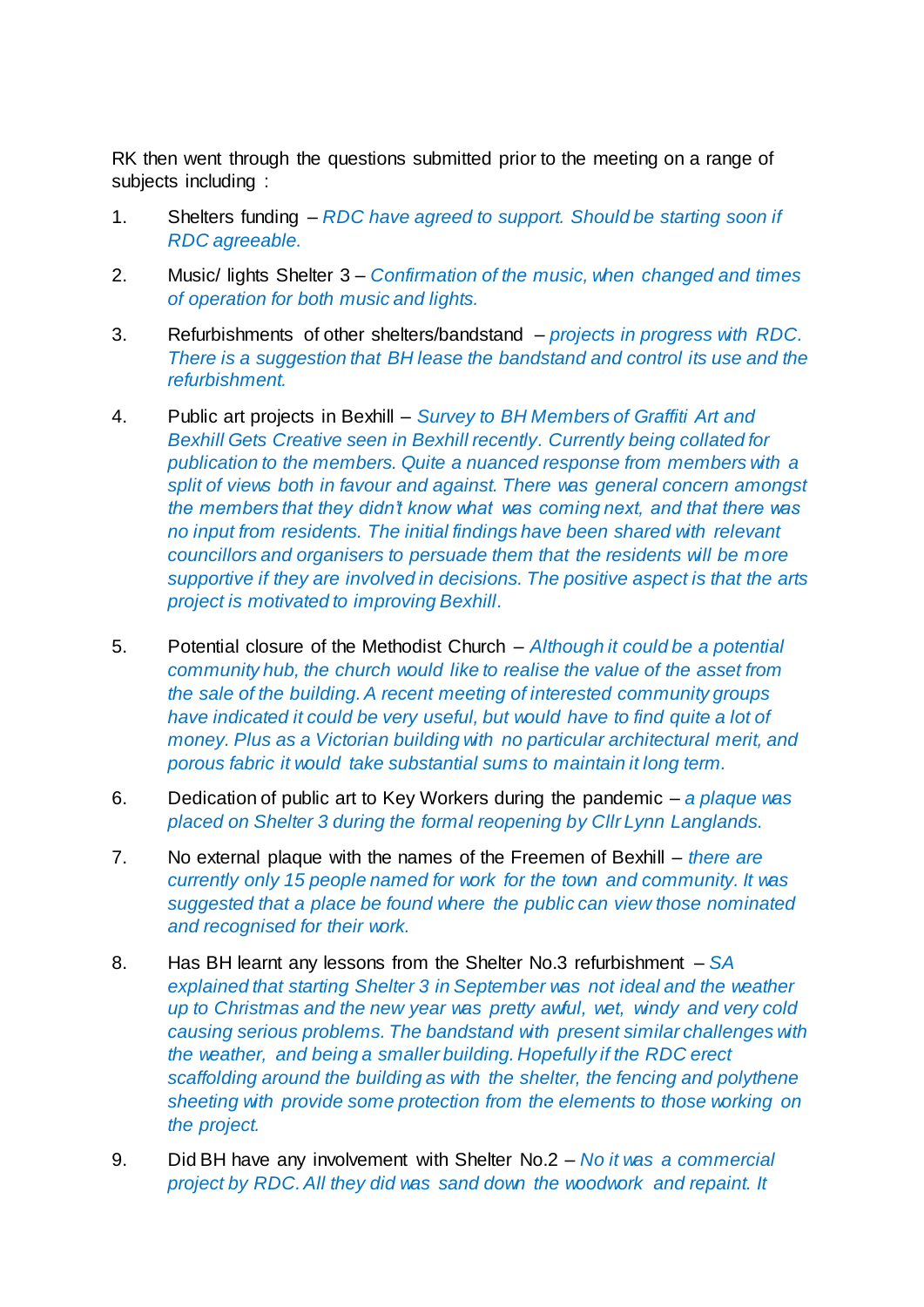*would have been too costly for the contractors to have completed the work to the same standard as BH volunteers.* 

- 10. Update on Charity Commission application *The changes to the Constitution were agreed, but Covid has delayed their processing with the commission. BH is also needing to get their accounts audited and hoping RVA will be able to complete. Hoping to have all the paperwork for the submission copied and ready to post off by the end of October.*
- 11. Query about removal of the new parking meter placed too close to the refurbished Shelter No.3 and blocking of the view along the promenade – *It can be moved as it is not mains electricity operated. It is not even in the place indicated on the original plan.*
- 12. Any plans for BH to have any online talks or presentations for members re history of area or buildings, people – *SA and a couple of members indicated they would be happy to provide online talks*.
- 13. Will BH be interested in the celebrations of the Charter from King Offa *SA understood that BH was already involved with the project via Dr Roger Elias. Covid has yet again interrupted. Perhaps those interested could arrange a get together to take plans forward.*
- 14. Query re compilation of the Local List *It is an ambition of BH to create a Local List and it was started 2 years ago. Sadly, it faltered when a couple of the members working on the survey of properties against the guidelines, left. There is information available for self-training and a nearby parish has completed theirs to the satisfaction of RDC. It will need help to move the project forward. Suggest this item be placed back on to the Committee and Members Meeting Agendas to take forward. Conservation officers in RDC should be able to advise but it will need some members to volunteer. AM is also working on a project Mapping Bexhill. It includes panoramic views, for Bexhill's own use, not commercial. DB said that the project team will need to be able to evaluate buildings before submission to be included on the list. AM confirmed that some work and data had already been set up on the website. It will need help*
- 15. East Sussex CC Place Scrutiny Committee *queried whether or not Bexhill Town Centre is a conservation are or not. DB explained that the document and its proposals got caught up earlier in the year due to Covid. It is known that Highways Managers are aware of respecting special areas of historical importance e.g Rye town centre and there is extra funding available for more sympathetic treatments street lighting, paving to ensure proper maintenance. BH has not yet been contacted by RDC Conservation Officers on the matter. Suggest this matter should be put on the next Committee Meeting agenda*.
- 16. If BH had to choose one aspect of the Shelter No.3 renovation, what would you be most proud of – *SA felt that he was most pleased with the sound system. SJ had the idea about some music in the shelter, but they had no idea as to how to achieve it. Tracking down and sourcing something so*